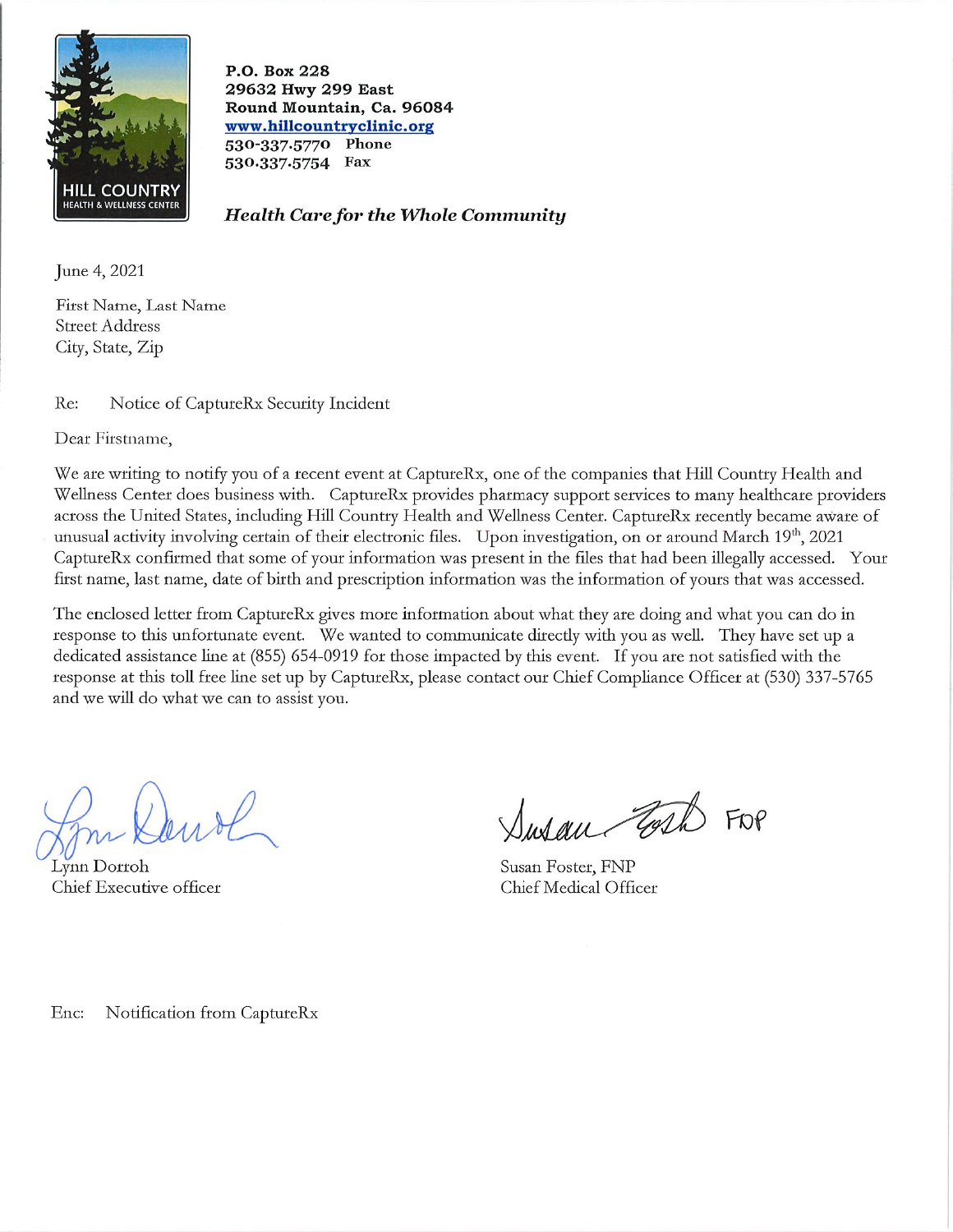

<<Mail ID>> <<Name 1>> <<Name 2>> <<Address 1>> <<Address 2>> <<Address 3>> <<Address 4>> <<Date>> <<Address 5>> <<City>><<State>><<Zip>> <<Country>>

## Re: Notice of Security Incident REF 3# <<CRX ID NUMBER>>

Dear <<Name 1>>:

CaptureRx is a vendor that provides services to certain healthcare providers, including <<Entity Name Long>>. CaptureRx is writing, on behalf of <<Entity Name Short>> to notify you of a recent event at CaptureRx that may affect the privacy of some of your personal information. We are providing you with information about the event, our response to it, and resources available to you to help protect your information, should you feel it appropriate to do so.

**What Happened?** CaptureRx recently became aware of unusual activity involving certain of its electronic files. Following this, CaptureRx immediately began an investigation into this activity and worked quickly to assess the security of its systems. On February 19, 2021, the investigation determined that certain files were accessed and acquired on February 6, 2021 without authorization.

CaptureRx immediately began a thorough review of the full contents of the files to determine whether sensitive information was present at the time of the incident. On or around March 19, 2021, CaptureRx confirmed that some of your information was present in the relevant files. CaptureRx began the process of notifying  $\leq$ Entity Notification $\geq$  of this incident.

**What Information Was Involved?** The investigation determined that, at the time of the incident, the relevant files contained your first name, last name, date of birth, and prescription information. We are providing you this notice to ensure you are aware of this incident.

**What Is CaptureRx Doing?** Data privacy and security are among CaptureRx's highest priorities, and there are extensive measures in place to protect information in CaptureRx's care. Upon learning of this incident, CaptureRx moved quickly to investigate and respond. This investigation and response included confirming the security of CaptureRx's systems, reviewing the contents of the relevant files for sensitive information, and notifying business partners associated with that sensitive information. As part of CaptureRx's ongoing commitment to the security of information, all policies and procedures are being reviewed and enhanced and additional workforce training is being conducted to reduce the likelihood of a similar future event.

What You Can Do. We encourage you to remain vigilant against incidents of identity theft and fraud, to review your account statements and explanation of benefits forms, and to monitor your free credit reports for suspicious activity and to detect errors. Please also review the information contained in the attached "Steps You Can Take to Protect Personal Information."

**For More Information***.* We recognize that you may have questions not addressed in this letter. If you have additional questions, please call our dedicated assistance line at (855) 654-0919 (toll free), Monday – Friday, 9:00 a.m. to 9:00 p.m., Eastern Time.

Sincerely, CaptureRx